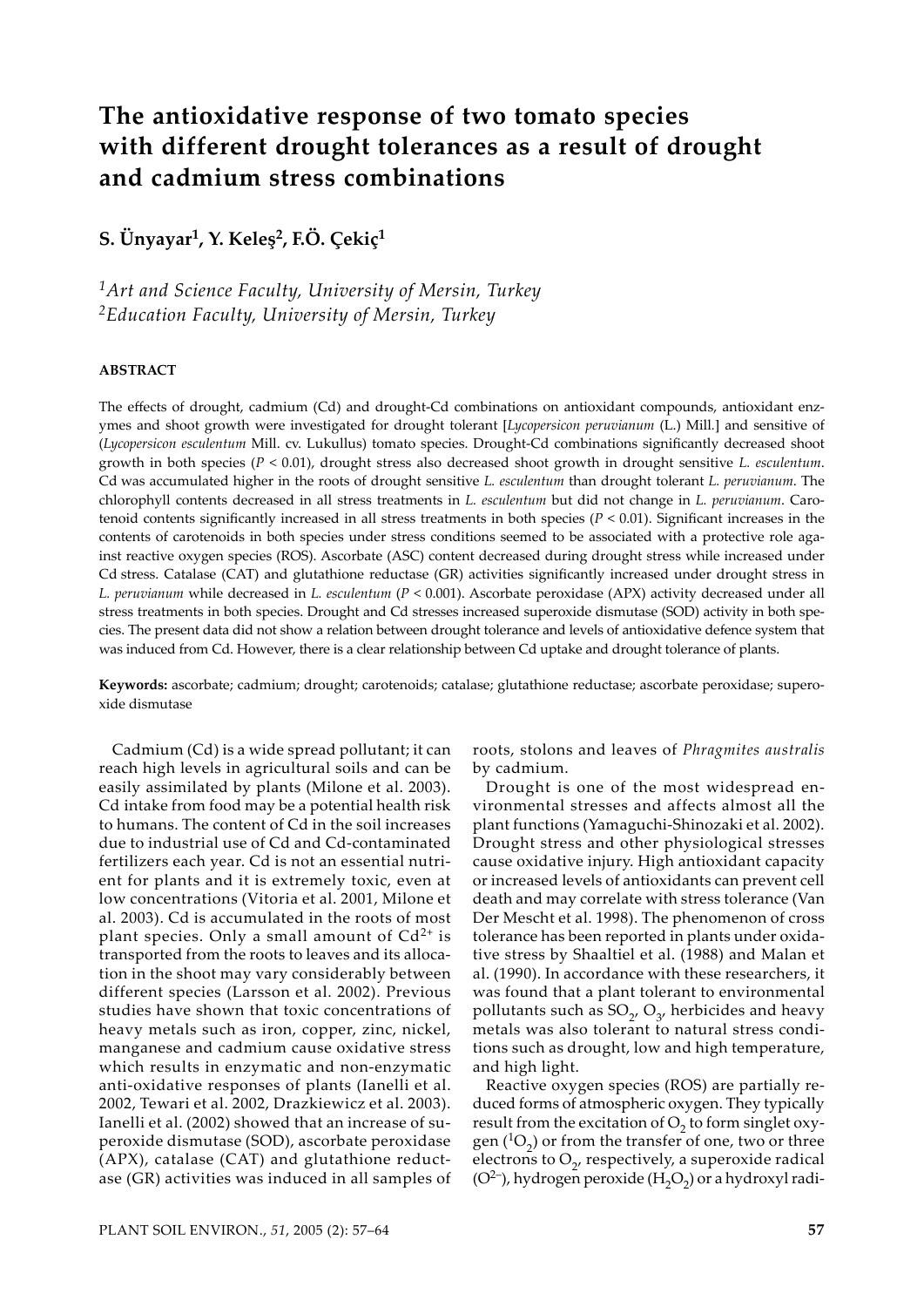cal (OH). The cells are normally protected against ROS by the operation of an antioxidant defence system that is comprised of enzymic (SOD, CAT, GR, APX) and nonenzymic (ascorbate, α-tocopherol, carotenoids, glutathione) components (Van Der Mescht et al. 1998, Shigeoka et al. 2002, Tewari et al. 2002). The deleterious effects of ROS can be found in proteins and nucleic acids, chlorophyll and membrane function (Asada 1996).

ROS production is further enhanced when exposed to various abiotic stresses, such as drought (Van Heerden and Krüger 2002, Rubio et al. 2002), salt (Broetto et al. 2002, Hernandez and Almansa 2002), and low and high temperature (Pastori and Foyer 2002, Sairam et al. 1997/1998). These studies show that the activities of antioxidative enzymes are increased in response to biotic or abiotic stresses.

The antioxidative defence capacity of the cells is determined by the pool size of the antioxidants and protective pigments. A change in antioxidant contents may reflect the impact of environmental stresses on plant metabolism (Herbinger et al. 2002). As an antioxidant ascorbic acid has an important role in protecting against oxidative stress (Conklin 2001). Ascorbate (ASC) eliminates ROS through multiple mechanisms. ASC has the capacity to directly eliminate several different ROS including singlet oxygene, superoxide and hydroxyle radicals (Padh 1990). It also maintains the membrane-bound antioxidant α-tocopherol in the reduced state and indirectly eliminates  $H_2O_2$  through the activity of APX. The function of the lipophilic antioxidant α-tocopherol is to protect membranes from oxidative damage. It is located primarily in thylakoid membranes and is therefore directly involved in the defence of chloroplast to oxidants. Antioxidant levels and the activities of ROS scavenging enzymes have been correlated with its tolerance to several different environmental stresses (Chaitanya et al. 2002, Tewari et al. 2002). The activities of antioxidant enzymes in plants under stress are usually regarded as an indicator of the tolerance of the genotypes against stress conditions.

This study was planned to determine the relation between tolerance to drought stress and cadmium toxicity. Cd was applied to induce the antioxidant defence system in two tomato species with different drought tolerances. The effects of drought, Cd and drought-Cd combinations on antioxidant enzyme activity and antioxidant compounds were investigated.

#### **MATERIAL AND METHODS**

**Plant material and stress application.** In this study, drought tolerant *Lycopersicon peruvianum* (L.) Mill. and drought sensitive *Lycopersicon esculentum* Mill. cv. Lukullus were used. The seeds were obtained from the Tomato Genetic Resource Center, Department of Vegetable Crops, University of California, Davis California, USA. Seeds were applied with 0.1 mol/l  $H_2SO_4$  for 30 min and then surface sterilised with 3% sodium hypochloride for 10 min, rinsed in distilled water and imbibed for 24 h with aerated water. After imbibition, seeds were planted onto plastic pots. Plants were grown at  $26/22^{\circ}$ C (day/night) temperature on  $65 \pm 5\%$  RH in a growth chamber with 480  $\mu$ mol/m<sup>2</sup>/s light (day/ night 16/18 h). Drought stress and cadmium application were performed at the end of seven weeks. Cd application [100 mg/kg soil Cd<sup>2+</sup> as Cd (NO<sub>3</sub>)<sub>2</sub>] and drought stress were simultaneously started. Seedlings grown under cadmium and drought stress for three weeks were harvested, and the lengths for their roots and shoots were measured.

**Relative water contents (RWC).** To determine RWC of plants, nine leaf discs were weighed (fresh weight, FW) immediately after harvesting from the plant. The same tissues were then placed in a redistilled water vial for 2 h at 25°C and then their turgid weights (TW) were calculated. The samples were then dried in an oven at 110°C for 24 h to obtain their dry weights (DW). RWC were calculated by the following equation:

 $RWC = (FW - DW)/(TW - DW).100$ 

**Cadmium analysis.** The heavy metal content was determined by atomic absorption (Hitachi 180-80) after wet digestion of the dried root tissue in perchloric acid and nitric acid (1:3) as well as after dry ashing overnight at 400°C. The residues were disolved in nitric acid  $(0.1\% \text{ v/v}).$ 

**Extraction and analysis of pigments.** The extraction of chlorophylls was carried out according to Porra et al. (1989). The leaves (0.5 g) were homogenised with 80% acetone. Chlorophyll *a* and *b*, chlorophyll *a*/*b* ratio and the total chlorophyll were measured. For carotenoid analysis, leaves were homogenised on acetone and 0.2 g  $Na<sub>2</sub>SO<sub>4</sub>$ . Then the extract was evaporated and residues were taken up to 2 ml chloroform and subjected to TLC. Carotenoids were monitored at 450 nm (Moore 1974).

**Extraction and analysis of ascorbate.** Leaves (1 g) were homogenised with 0.1 mol/l sodium acetate buffer (pH 3). Homogenate was centrifuged at 16 000 g for 5 min at 4°C and the supernatant was collected for analysis of ASC. Chromatography separation was performed by using a Agilent 1100 HPLC Analytical system. C18 column was used with 0.1 mol/l sodium acetate buffer (pH 5) as the mobile phase. ASC was carried out according to Schmieden and Wild (1994).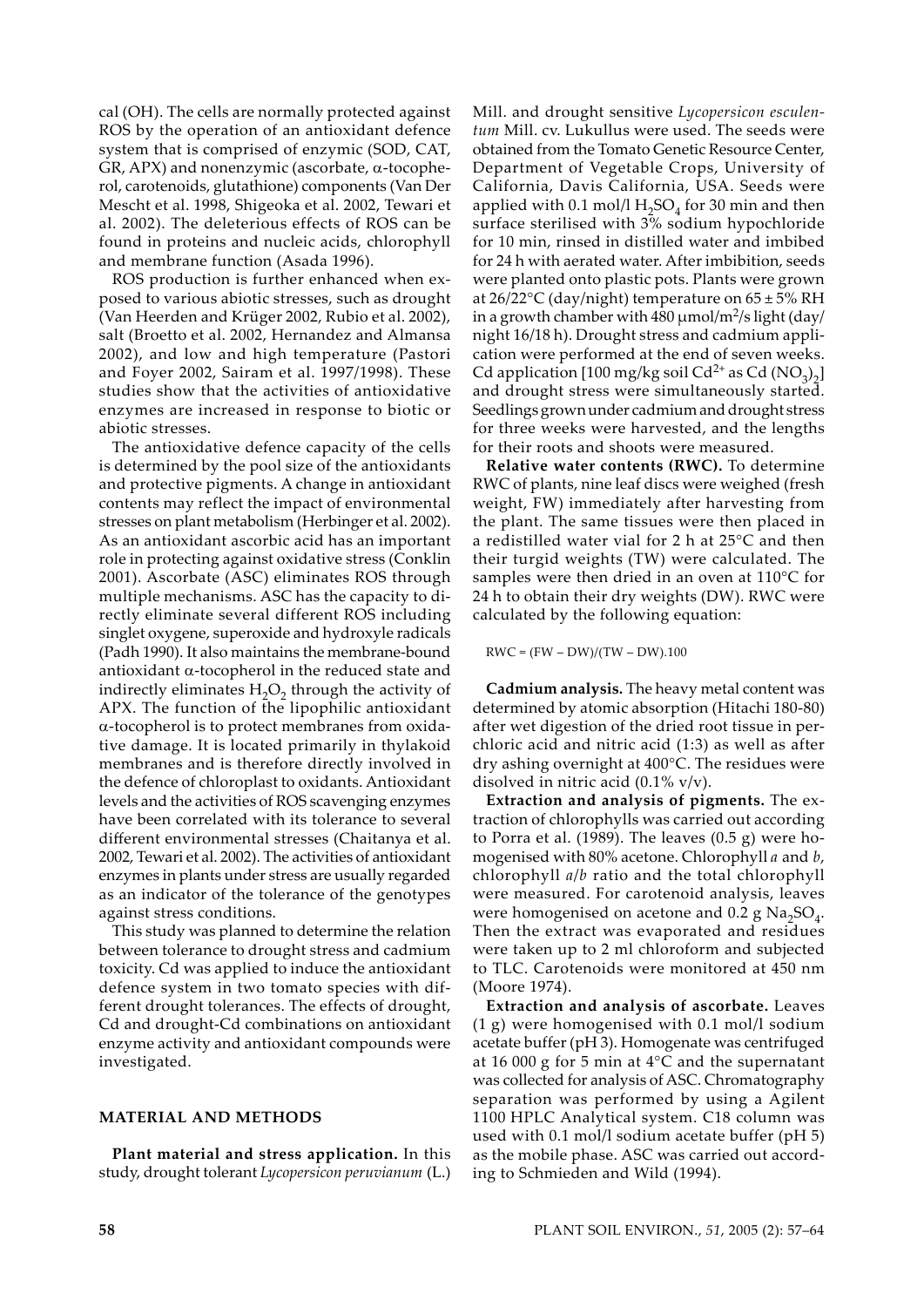Table 1. Effects of drought, Cd and drought-Cd combinations on the shoot length (cm) in drought tolerant *L. peruvianum* and drought sensitive *L. esculentum*

|              | L. peruvianum       | L. esculentum      |  |
|--------------|---------------------|--------------------|--|
| Control      | $93.8 \pm 18.2$ ac  | $111.6 \pm 5.2$ a  |  |
| Drought      | $92.0 \pm 03.8$ bcd | $75.3 + 4.4$ d     |  |
| Cd           | $92.5 \pm 14.4$ bcd | $104.6 \pm 4.0$ ab |  |
| Drought + Cd | $81.1 \pm 09.9$ cd  | $85.1 \pm 3.1$ cd  |  |

Values are the means ± *SD* of three replicates

**Enzyme extraction and assays.** Fresh leaves (1 g) were homogenized in 5 ml of 0.1 mol/l potassium phosphate buffer (pH  $6.8$ ) containing 0.025% (w/v) triton x-100 and 0.1 mmol/l EDTA. The homogenate was centrifuged at 15 000 g for 20 min at 4°C and the supernatant was immediately used for the following enzyme assays. Total SOD activity was assayed by monitoring the inhibition of photochemical reaction of nitro blue tetrazolium (NBT) according to the method of Beyer and Fridowich (1987). One unit of SOD activity was defined as the amount of enzyme that was required to cause 50% inhibition of the reduction of NBT as monitored at 560 nm. CAT activity was assayed by measuring the rate of decomposition of  $H_2O_2$  at 240 nm, as described by Aebi (1983). GR activity was measured by following the change in 340 nm as oxidized glutathione (GSSG)-dependent oxidation of NADPH, according to the method of Carlberg and Mannervik (1985). To determine APX activity, fresh leaf tissue (1 g) was homogenized in 15 ml of extraction medium containing 200 mmol/l HEPES, 2 mmol/l EDTA, 5 mmol/l  $MgCl<sub>2</sub>$ , and 4 mmol/l sodium ascorbate. The crude extract was centrifuged at 16 000 g for 5 min at 4°C, and the supernatant was used for the measurements. The reaction mixture contained 50 mmol/l potassium phosphate buffer (pH 7), 500  $\mu$ mol/l ascorbate, 1 mmol/l H<sub>2</sub>O<sub>2</sub> and extract. A fall in absorbance at 290 nm was measured as ascorbate was oxidized. APX activity (unit/g FW) was calculated using an extinction coefficient of 2.8 mmol/l/cm for ascorbate at 290 nm (Vanaker et al. 1998, Bonnet et al. 2000).

**Statistical evaluation.** At least duplicate measurements of three replicates were used to determine the effects of four independent variables (control, drought, Cd and drought-Cd combination) on antioxidative response and growth. Data were evaluated by analysis of variance (ANOVA) using the Statistica for Windows software package. The least significant difference (*LSD*) test was applied to compare mean values.

Table 2. Accumulation of Cd (mg/kg dry weight) in roots of drought tolerant *L. peruvianum* and drought sensitive *L. esculentum*

|              | L. peruvianum | L. esculentum  |  |
|--------------|---------------|----------------|--|
| Control      | $45 + 06c$    | $45 + 06c$     |  |
| Drought      | $45 + 06c$    | $45 + 06c$     |  |
| Cd           | $190 + 10$ ab | $230 + 20a$    |  |
| Drought + Cd | $50 \pm 20$ c | $130 \pm 10$ b |  |

Values are the means ± *SD* of three replicates

# **RESULTS**

The comparison with control plants, in the *L. peruvianum* shoot growth remained unchanged with drought and Cd (Table 1). The drought-Cd combination significantly decreased the shoot growth in both genotypes (*P* < 0.01). The shoot length of *L. esculentum* significantly decreased under drought and drought-Cd combination. While the shoot growth of the drought sensitive tomato species, *L. esculentum*, was negatively effected from drought and drought-Cd combinations, it was not affected from Cd treatment. The leaf relative water content (RWC) was not changed during drought in tolerant *L. peruvianum*, while it decreased in *L. esculentum*. Cd treatments decreased the RWC in *L. peruvianum* but in combination with drought and Cd we found higher values of RWC (Figure 1). The Cd contents in the roots of both species exposed to Cd were significantly higher (*P* < 0.001) than in drought-Cd treated plants (Table 2). Furthermore, it can be seen that there is a higher Cd accumulation



Figure 1. Effects of drought (D), Cd and drought-Cd (D+Cd) combinations on relative water content in drought tolerant *L. peruvianum* and drought sensitive *L. esculentum* (control – C)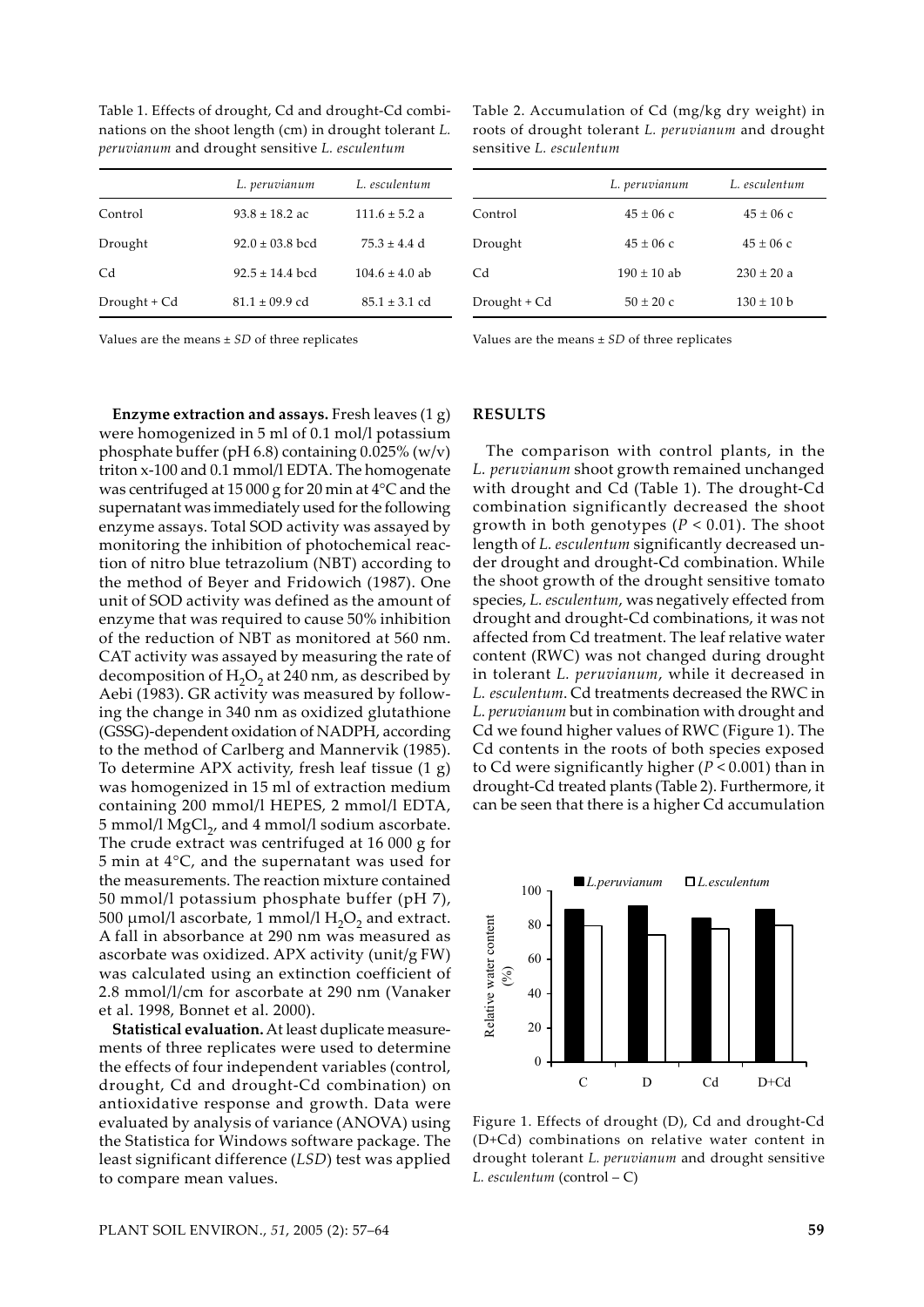|               |                   | Chlorophyll a       | Chlorophyll b     | Chlorophyll<br>$a/b$ ratio | Total<br>chlorophyll | Carotenoids/<br>chlorophyll ratio |
|---------------|-------------------|---------------------|-------------------|----------------------------|----------------------|-----------------------------------|
| L. peruvianum | control           | $0.86 \pm 0.03$ e   | $0.33 + 0.01$ c   | $2.6 + 0.0 b$              | $1.2 + 0.05$ d       | $0.07 + 0.02$                     |
|               | drought           | $0.94 \pm 0.01$ de  | $0.40 + 0.02$ c   | $2.3 + 0.1$ cd             | $1.3 + 0.04$ d       | $0.14 + 0.01$                     |
|               | Cd                | $0.96 \pm 0.01$ cde | $0.37 + 0.03$ c   | $2.6 + 0.2 b$              | $1.3 + 0.04$ d       | $0.16 \pm 0.01$                   |
|               | $d$ rought + $Cd$ | $1.06 \pm 0.04$ c   | $0.37 \pm 0.02$ c | $2.8 + 0.2 a$              | $1.4 \pm 0.06$ c     | $0.16 \pm 0.01$                   |
| L. esculentum | control           | $1.42 + 0.05$ a     | $0.81 + 0.02$ a   | $1.8 + 0.0 e$              | $2.2 + 0.08$ a       | $0.03 + 0.01$                     |
|               | drought           | $1.26 + 0.04$ b     | $0.69 \pm 0.06$ b | $1.8 + 0.1 e$              | $2.0 + 0.11$ b       | $0.08 + 0.02$                     |
|               | C <sub>d</sub>    | $1.32 + 0.15$ ab    | $0.61 + 0.12$ b   | $2.2 + 0.2$ d              | $1.9 + 0.28$ b       | $0.12 + 0.02$                     |
|               | $d$ rought + $Cd$ | $1.00 + 0.03$ cd    | $0.41 \pm 0.09$ c | $2.4 + 0.1$ bc             | $1.4 \pm 0.04$ c     | $0.18 \pm 0.02$                   |

Table 3. Effects of drought, Cd and drought-Cd combinations on the concentration of chlorophylls (mg/g fresh weight) in drought tolerant *L. peruvianum* and drought sensitive *L. esculentum*

Values are the means ± *SD* of three replicates

in the roots of the drought sensitive *L. esculentum* than in the tolerant *L. peruvianum*  $(P < 0.001)$ .

Chlorophyll contents were not affected by the stress treatments in *L. peruvianum* (Table 3). In *L. esculentum* loss of total chlorophyll elevated to 36% under drought and Cd stress combinations (*P* < 0.01). The differences between both species



Figure 2. Effects of drought, Cd and drought-Cd combinations on antioxidant contents in leaves of drought tolerant *L. peruvianum* and drought sensitive *L. esculentum*; values are the means ± *SD* of three replicates

in chlorophyll contents were significant (*P* < 0.001). In *L. peruvianum*, chlorophyll *a*/*b* ratio had decreased under drought stress. Chlorophyll *a*/*b* ratio increased under Cd and drought-Cd combinations in *L. esculentum*.

Significant increases in the content of total carotenoids were observed in both species in all stress treatments but the maximum carotenoid concentrations were found mainly in drought-Cd combination (*P* < 0.01) (Figure 2). In all stress treatments, there was a significant increase in carotenoids per unit of chlorophyll. The concentration of ascorbic acid (ASC) decreased during drought and drought-Cd combination  $(P < 0.01)$  but there was no change with Cd in both species (Figure 2).

Compared with the controls, in *L. peruvianum* exposed to drought and Cd, and *L. esculentum* exposed to drought and drought-Cd combination



Figure 3. Effects of drought, Cd and drought-Cd combinations on superoxide dismutase activity in leaves of drought tolerant *L. peruvianum* and drought sensi*t*; tive *L. esculentum*; values are the means  $\pm$  *SD* of three replicates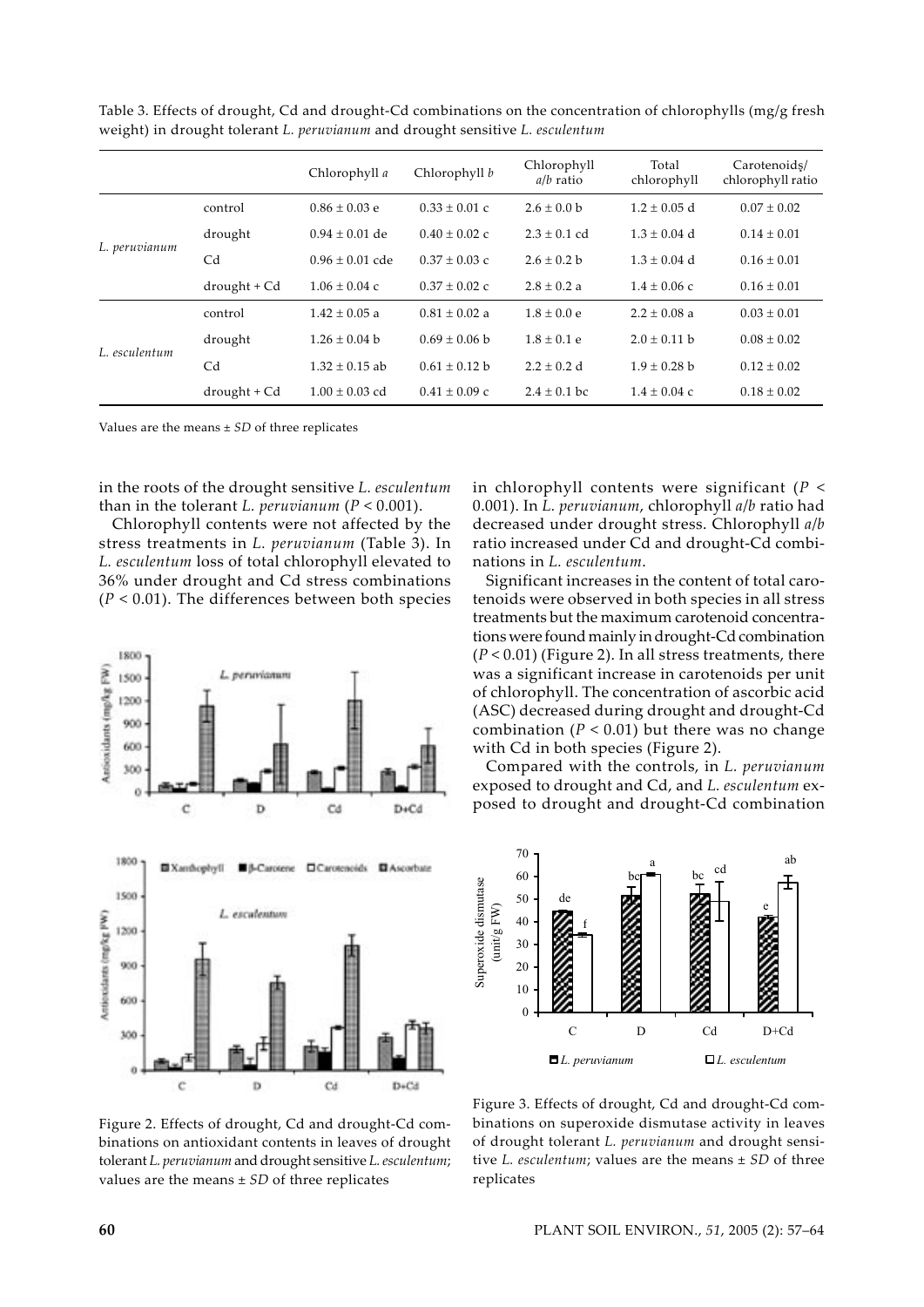

Figure 4. Effects of drought, Cd and drought-Cd combinations on glutathione reductase activity in leaves of drought tolerant *L. peruvianum* and drought sensitive *L. esculentum*; values are the means ± *SD* of three replicates



Figure 5. Effects of drought, Cd and drought-Cd combinations on ascorbate peroxidase activity in leaves of drought tolerant *L. peruvianum* and drought sensitive *L. esculentum;* values are the means  $\pm$  *SD* of three replicates

significantly increased SOD activity (*P* < 0.001). While in drought-Cd combinations SOD activity decreased in *L. peruvianum*, this enzyme activity in *L. esculentum* decreased in Cd stress (Figure 3). GR activity significantly increased in drought tolerant *L. peruvianum* during drought (*P* < 0.001) (Figure 4). In sensitive *L. esculentum*, all of stress treatments inhibited GR activity. Cd and drought-Cd combinations decreased the GR activity in both species.

The highest APX activity was found in *L. esculentum* (*P* < 0.01) as compared with *L. peruvianum*. Drought and Cd stresses decreased APX activity in both species. In *L. esculentum* APX activity remained unchange in drought-Cd combination (Figure 5). Drought induced a significant increase in the activity of CAT in leaves of *L. peruvianum*, whereas in those of *L. esculentum*, CAT activity decreased under stress conditions (*P* < 0.001), compared with control (Figure 6). Cd induced a small increase in the activity of CAT in *L. peruvianum*. In stress combinations, CAT activity remained unchanged in *L. peruvianum*, while the lower CAT activity was found during drought and drought-Cd combinations in *L. esculentum*.



Figure 6. Effects of drought, Cd and drought-Cd combinations on catalase activity in leaves of drought tolerant *L. peruvianum* and drought sensitive *L. esculentum*; values  $\mu$  are the means  $\pm$  *SD* of three replicates

#### **DISCUSSION**

Drought stress and other physiological stresses cause oxidative injury, high antioxidant capacity or increased levels of antioxidants can prevent cell death and may correlate with stress tolerance (Van Der Mescht et al. 1998). Mechanisms that reduce oxidative injury may play a secondary role during drought tolerance.

Cd accumulation in drought tolerant *L. peruvianum* was lower than drought sensitive *L. esculentum*. Drought significantly reduced Cd accumulation in both tomatoes, particularly drought tolerant *L. peruvianum* did not uptake it. This result indicates that drought tolerance could prevent Cd uptake because of low water level in the soil. These findings show that  $Cd^{2+}$  uptake might be related to the rate of water uptake from the soil.

The decrease of chlorophyll *a*/*b* ratio in drought tolerant *L. peruvianum* might show better protection of PSII against drought stress. However, low chlorophyll *b* content under Cd application may be a result of the sensitivity of PSII to Cd stress. An increase in carotenoids/chlorophyll ratio might be of a protective value as carotenoids are known to be potent quenchers of ROS, particularly singlet oxygen (Tewari et al. 2002, Caretto et al. 2002, Chaitanya et al. 2002).

Decreasing chlorophyll contents in *L. esculentum* during drought-Cd combination were accompanied by a sharp decrease in the ASC content. Ascorbate is the major water-soluble antioxidant, which protects plant cells against ROS and oxidative damage (Herbinger et al. 2002). In the present study, ascorbate content decreased under drought stress and drought-Cd combinations in both species. This result seems to contradict the postulated need for higher antioxidative defence capacity. However, a drought-induced decrease in carbon fixation through stomatal closure may limit ascorbate synthesis, which is directly connected to carbon metabolism (Herbinger et al. 2002). The decrease of ASC may be due to various factors such as slower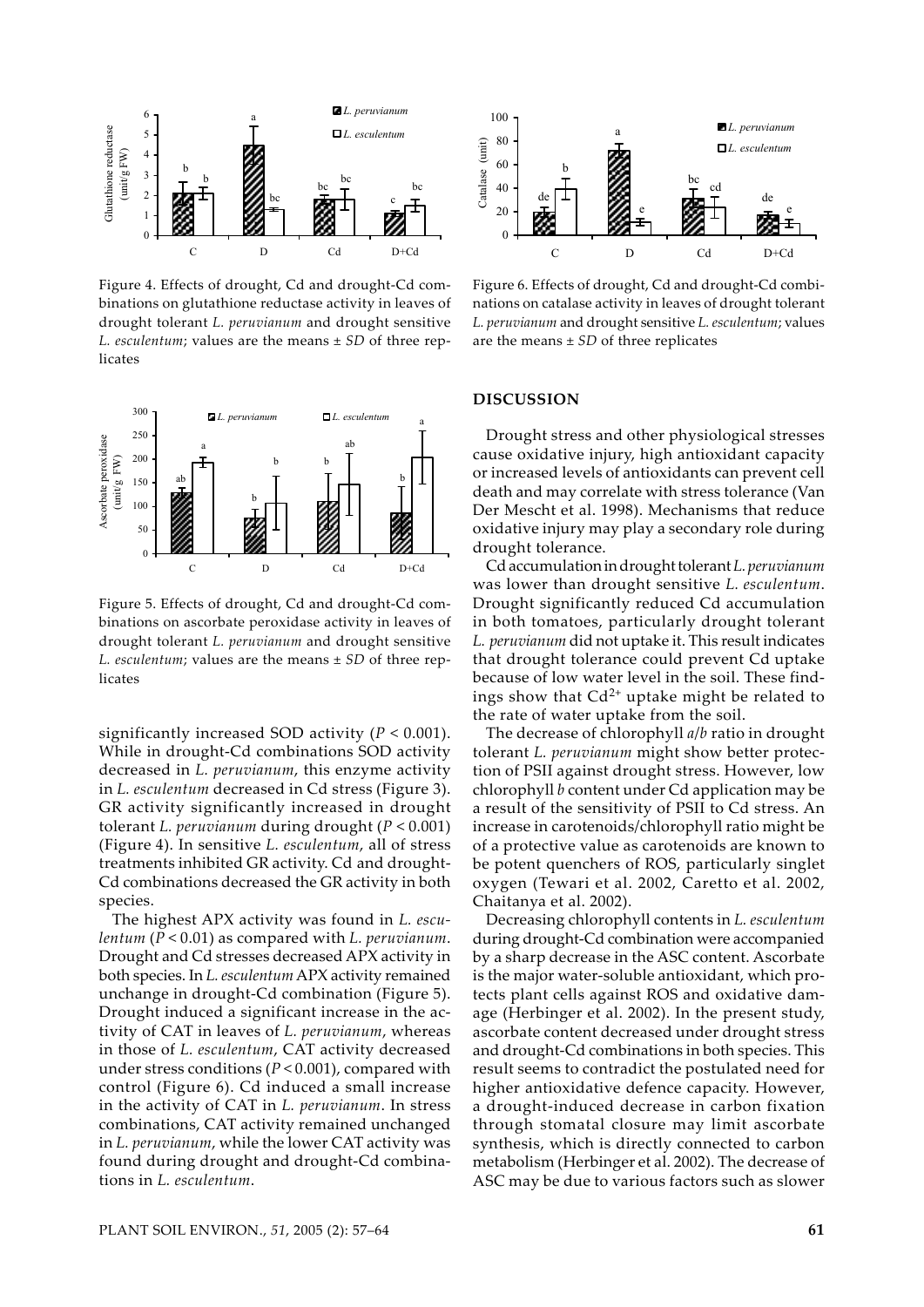synthesis, faster utilisation, or a decreased reduction rate of oxidation products (Borraccino et al. 1994). A similar relationship between ASC and chlorophyll has been suggested by Borraccino et al. (1994) and Herbinger et al. (2002).

Both drought and Cd stresses resulted in decreases APX activity and ASC in both species. Decreased APX activity would decrease the demand for ascorbate regeneration mediated through decreased GR activity especially in *L. esculentum*. GR activity is regarded as the rate limiting enzyme in the ascorbate-glutathione cycle (Van Heerden and Krüger 2002). GR activity significantly increased in drought tolerant *L. peruvianum* under drought stress. This finding contradicts that of Van Der Mescht et al. (1998), who reported that there were no correlations between GR activity and the response to drought stress. Drazkiewicz et al. (2003) demonstrated APX activity decreased at high Cu concentrations. In contrast, APX increased under drought stress in potato (Van Der Mescht et al. 1998). But Schickler and Caspi (1999) reported that this enzyme remained unchanged in Cd treatment.

Both Cd and drought stress induced an increase in the activity of SOD in leaves of *L. peruvianum* and *L. esculentum*. But this increase was higher in drought sensitive *L. esculentum* than drought tolerant *L. peruvianum*. It means that the increase of SOD activity could reflect an increase in ROS production which could be associated with the rise of mitochondrial and chloroplastic activity occurring during drought and Cd stress. Similarly, in *Phragmites australis* leaves, 50 µmol/l CdSO<sub>4</sub> caused an increase of SOD enzymes activity (Iannelli et al. 2002). Milone et al. (2003) showed that in Cdtreated wheat leaves, SOD activity decreased to about 50% of the control value. Increases in SOD activity have also been reported due to the excess supply of some other heavy metals. For example, Tewari et al. (2002) indicated that the increased activities of antioxidative enzymes in response to excess of cobalt are suggesting a strong induction of oxidative stress. The highest GR activity was found in droughted *L. peruvianum*. Similar effects on GR activities of drought stress were observed in the soybean (Riekert van Heerden and Krüger 2002) and wheat (Keleş and Öncel 2002). Cd and drought-Cd combinations decreased GR activity in both tomatoes species. Cd treatment reduced this enzyme activity in the *Alyssum* species (Schickler and Caspi 1999). The decrease in GR activity at high concentrations of Cd may be the result of a direct reaction to metal with sulfhydryl groups, interferring with the glutathione cycle.

Drought stress significantly increased CAT activity in tolerant *L. peruvianum*, which was decreased in sensitive *L. esculentum*. Also a similar effect was observed under Cd stress. A direct correlation was shown between applied Cd concentration and increased CAT activity in the tissues, so that high concentrations of  $CdCl<sub>2</sub>$  caused an increase in CAT activity (Vitoria et al. 2001). Thus Cd concentration in the present study may be low due to a greater increase in CAT activity. Vitoria et al.  $(2001)$  reported that CdCl<sub>2</sub> induced an increase in CAT activity in radish plants. CAT is only present in peroxisomes, but it is indispensable for ROS detoxification during stress when high levels of ROS are produced. The balance between SOD, APX or CAT activities in cells is crucial for determining the steady-state level of superoxide radicals and  $H_2O_2$ . This balance, together with the sequestering of metal ions, is thought to be important to prevent the formation of highly toxic hydroxyl radical via the metal-dependent Haber-Weiss or Fenton reactions (Mittler 2002).

In conclusion, the present data shows that there is a clear relationship between Cd uptake and the drought tolerance of plants. Drought tolerant species can uptake the lower amounts of Cd from the soil, thus it can avoid the harmful effects of Cd. Both drought and Cd stresses accelerated the generation of reactive oxygen intermediates and induced the antioxidative defence system. However, the results of this study did not show a direct relationship between levels of ascorbate and carotenoids as antioxidants involved in a defence system that is induced with drought tolerance and Cd.

#### **Acknowledgements**

We thanks Dr. Erşan Karababa and Dr. Güzide Yücebilgiç for contributions.

#### **REFERENCES**

- Aebi H.E. (1983): Catalase. In: Bergmeyer J., Grabi M. (eds.): Methods of enzymatic analysis. Verlag Chemie, Weinheim, *3*: 273–286.
- Asada K. (1996): Radical production and scavenging in chloroplasts. In: Baker N.R. (ed.): Photosynthesis and environment. Kluwer Academic Publisher, Dordrecht, The Netherlands: 123–150.
- Beyer W.F., Fridowich I. (1987): Assaying for superoxide dismutase activity: Some large consequences of minor changes in conditions. Analytical Biochemistry, *161*: 559–566.
- Bonnet M., Camares O., Veisseire P. (2000): Effects of zinc and influence of *Acremonium lolii* on growth parameters, chlorophyll a fluorescence and antioxidant enzyme activities of ryegrass (*Lolium perenne* L. cv Apollo). Journal of Experimental Botany, *51*: 945–953.
- Borraccino G., Mastropasqua L., De Leonardis S., Dipierro S. (1994): The role of ascorbic acid system in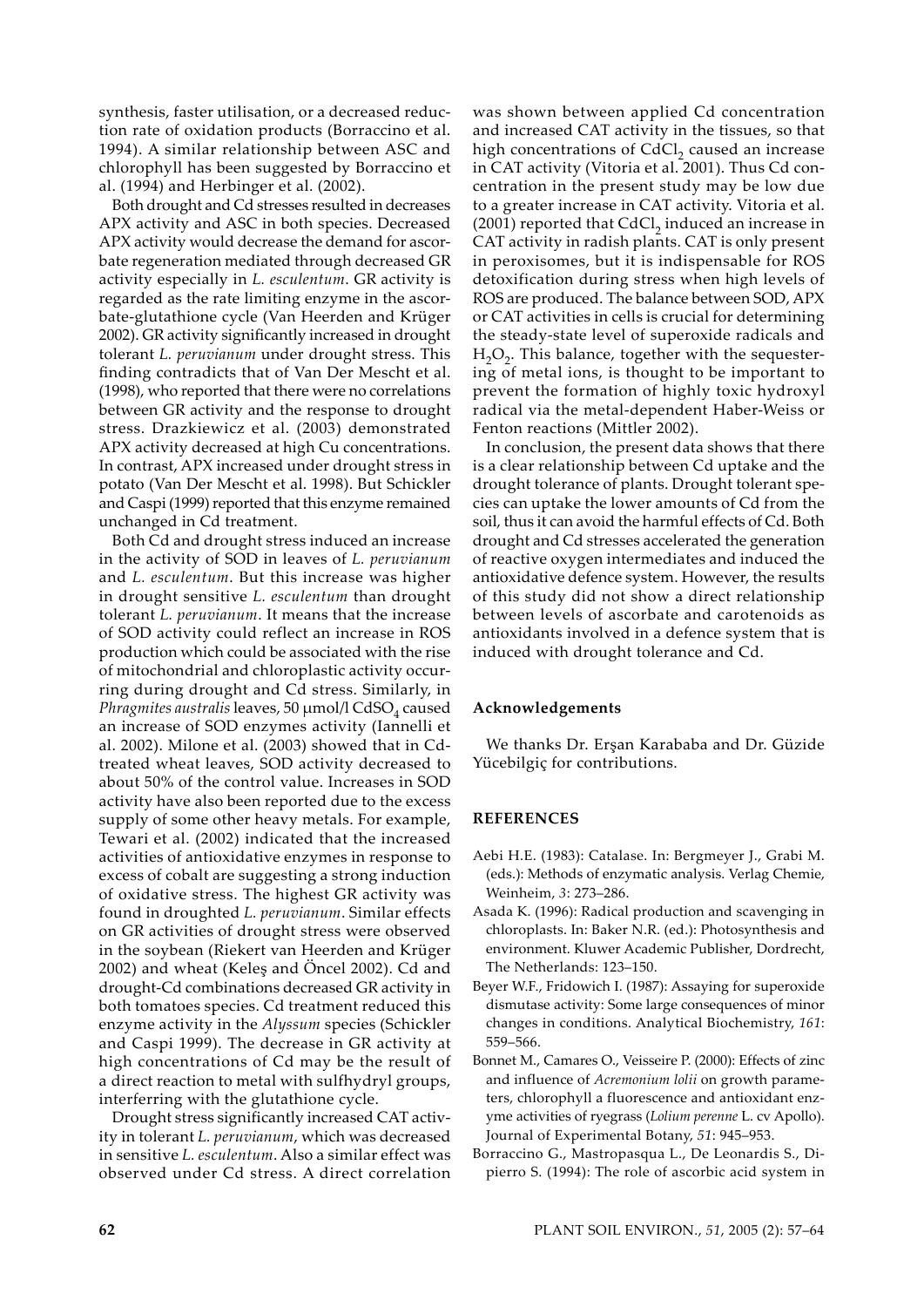delaying the senecence of oat (*Avena sativa* L.) leaf segments. Journal of Plant Physiology, *144*: 161–166.

- Broetto F., Lüttge U., Ratajczak R. (2002): Influence of light intensity and salt-treatment on mode of photosynthesis and enzymes of the antioxidative response system of *Mesembryanthemum crystallinum*. Functional Plant Biology, *29*: 13–23.
- Caretto S., Paradiso A., D'Amico L., De Gara L. (2002): Ascorbate and glutathione metabolism in two sunflower cell lines of differing α-tocopherol biosynthetic capability. Plant Physiology and Biochemistry, *40*: 509–513.
- Carlberg I., Mannervik B. (1985): Glutathione reductase. Methods in Enzymology, *113*: 484–490.
- Chaitanya K.V., Sundar D., Masilamani S., Reddy R. (2002): Variation in heat stress-induced antioxidant enzyme activities among three mulberry cultivars. Plant Growth Regulation, *36*: 175–180.
- Conklin P.L. (2001): Recent advances in the role and biosynthesis of ascorbic acid in plants. Plant and Cell Environment, *24*: 383–394.
- Drazkiewicz M., Skorzynska-Polit E., Krupa Z. (2003): Response of the ascorbate-glutathione cycle to excess copper in *Arabidopsis thaliana* (L.). Plant Science, *164*: 195–202.
- Herbinger K., Tausz M., Wonisch A., Soja G., Sorger A., Grill D. (2002): Complex interactive effects of drought and ozone stress on the antioxidant defence systems of two wheat cultivars. Plant Physiology and Biochemistry, *40*: 691–696.
- Hernández J.A., Almansa M.S. (2002): Short-term effects of salt stress on antioxidant systems and leaf water relations of pea leaves. Physiologia Plantarum, *115*: 251–257.
- Iannelli M.A., Pietrini F., Fiore L., Petrilli L., Massacci A. (2002): Antioxidant response to cadmium in *Phragmites australis* plants. Plant Physiology and Biochemistry, *40*: 977–982.
- Keleş Y., Öncel I. (2002): Response of antioxidative defense system to temperature and water stress combinations in wheat seedlings. Plant Science, *163*: 783–790.
- Larsson E.H., Asp H., Bornman J.F. (2002): Influence of prior  $Cd^{2+}$  exposure on the uptake of  $Cd^{2+}$  and other elements in phytochelatin-deficient mutant, *cad 1–3*, of *Arabidopsis thaliana*. Journal of Experimental Botany, *53*: 447–453.
- Malan C., Greyling M.M., Gressel J. (1990): Correlation between Cu/Zn superoxide dismutase and glutathione reductase and environmental and xenobiyotic stress tolerance in maize inbreds. Plant Science, *69*: 157–166.
- Milone M.T., Sgherri C., Clijsters H., Navari-Izzo F. (2003): Antioxidative responses of wheat treated with realistic concentration of cadmium. Environmental Experimental Botany, *50*: 265–276.
- Mittler R. (2002): Oxidative stress, antioxidants and stress tolerance. Trends in Plant Sciences, *7*: 405–410.
- Moore T.C. (1974): Research experiences in plant physiology. Springer-Verlag, New York.
- Padh H. (1990): Cellular functions of ascorbic acid. Biochemistry and Cell Biology, *68*: 1166–1173.
- Pastori G.M., Foyer C.H. (2002): Common components, networks, and pathways of cross-tolerance to stress. The central role of "redox" and abscisic acid-mediated controls. Plant Physiology, *129*: 460–468.
- Porra R.J., Thompson R.A., Kriedemann P.E. (1989): Determination of accurate extinction coefficients and simultaneous equations for assaying chlorophylls a and b extracted with four different solvent verification of the concentration of chlorophyll standarts by atomic absorption spectroscopy. Biochemical and Biophysical Acta, *975*: 384–394.
- Riekert van Heerden P.D., Krüger G.H.J. (2002): Separately and simultaneously induced dark chilling and drought stress effects on photosynthesis, proline accumulation and antioxidant metabolism in soybean. Journal of Plant Physiology, *159*: 1077–1086.
- Rubio M.C., González E.M., Minchin F.R., Webb K.J., Arrese-Igor C., Ramos J., Becana M. (2002): Effects of water stress on antioxidant enzymes of leaves and nodules of transgenic alfalfa overexpressing superoxide dismutases. Physiologia Plantarum, *115*: 531–540.
- Sairam R.K., Shukla D.S., Saxena D.C. (1997/1998): Stress induced injury and antioxidant enzymes in relation to drought tolerance in wheat genotypes. Biologia Plantarum, *40*: 357–364.
- Schickler H., Caspi H. (1999): Response of antioxidative enzymes to nickel and cadmium stress in hyperaccumulator plants of the genus *Alyssum*. Physiologia Plantarum, *105*: 39–44.
- Schmieden U., Wild A. (1994): Changes in levels of  $\alpha$ -tocopherol and ascorbate in spruce needles at three low mountain sites exposed to Mg<sup>2+</sup> deficiency and ozone. Zeitschrift für Naturforschung, *49*: 171–180.
- Shaaltiel Y., Glazer A., Bocion P.F., Gressel J. (1988): Cros tolerance to herbicidal and environmental oxidants of plant biotypes tolerant to paraquat, sulfure dioxide and ozone. Pesticide Biochemistry and Physiology, *31*: 13–23.
- Shigeoka S., Ishikawa T., Tamoi M., Miyagawa Y., Takeda T., Yabuta Y. Yoshimura K. (2002): Regulation and function of ascorbate peroxidase isoenzymes. Journal of Experimental Botany, *53*: 1305–1319.
- Tewari R.K., Kumar P., Sharma P.N., Bisht S.S. (2002): Modulation of oxidative stress responsive enzymes by excess cobalt. Plant Science, *162*: 381–388.
- Van der Mescht A., De Ronde J.A., Rose F.T. (1998): Cu/Zn superoxide dismutase, glutathione reductase and ascorbate. South African Journal of Science, *94*: 496–409.
- Van Heerden P.D.R., Krüger G.H.J. (2002): Separately and simultaneously induced dark chilling and drought stress effects on photosynthesis, proline accumulation and antioxidant metabolism in soybean. Journal of Plant Physiology, *159*: 1077–1086.